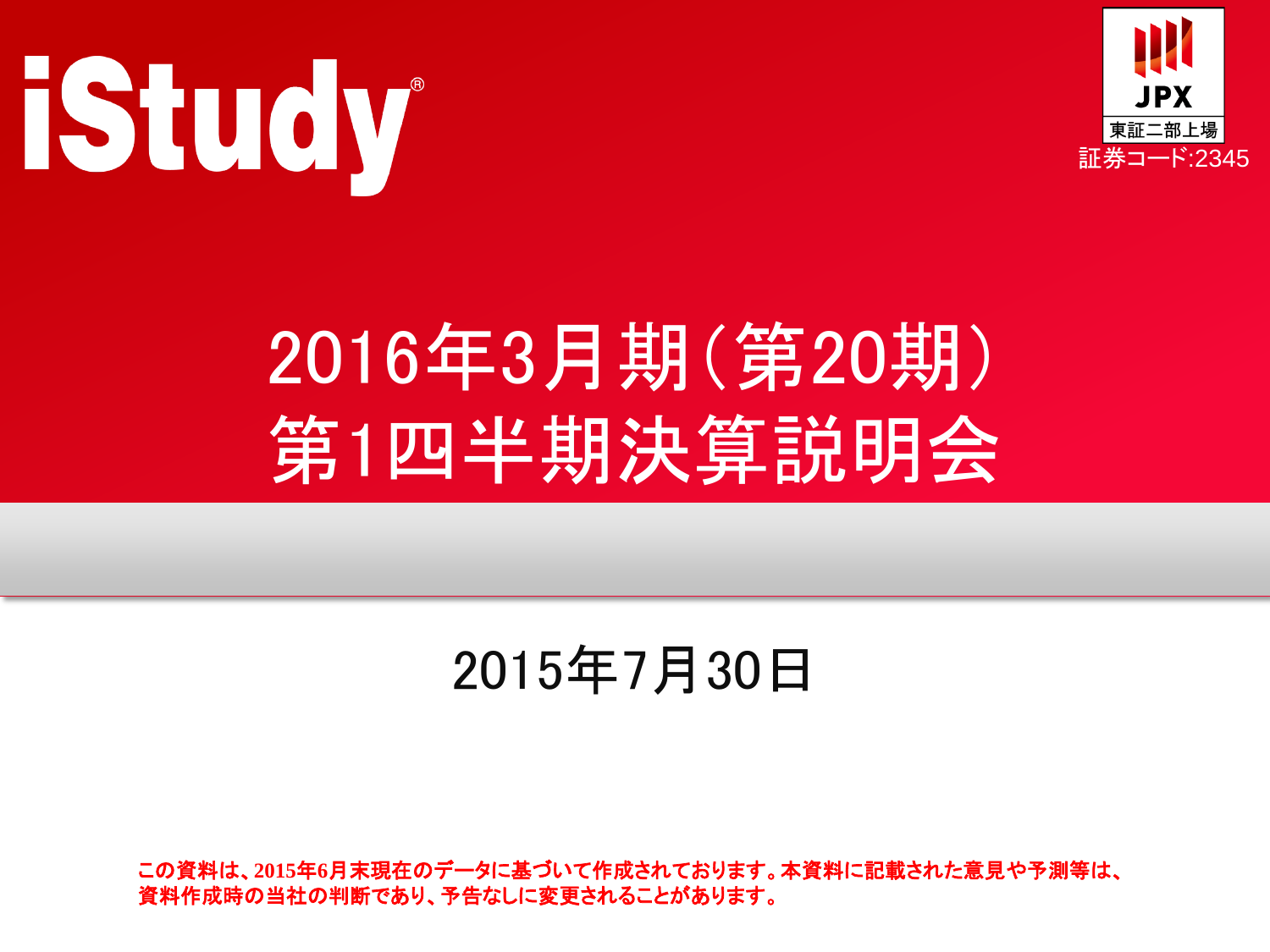



### **<**第一部**>** 『**2016**年3月期(第**20**期) 第**1**四半期決算の説明』

### **<**第二部**>** 『今後の事業戦略』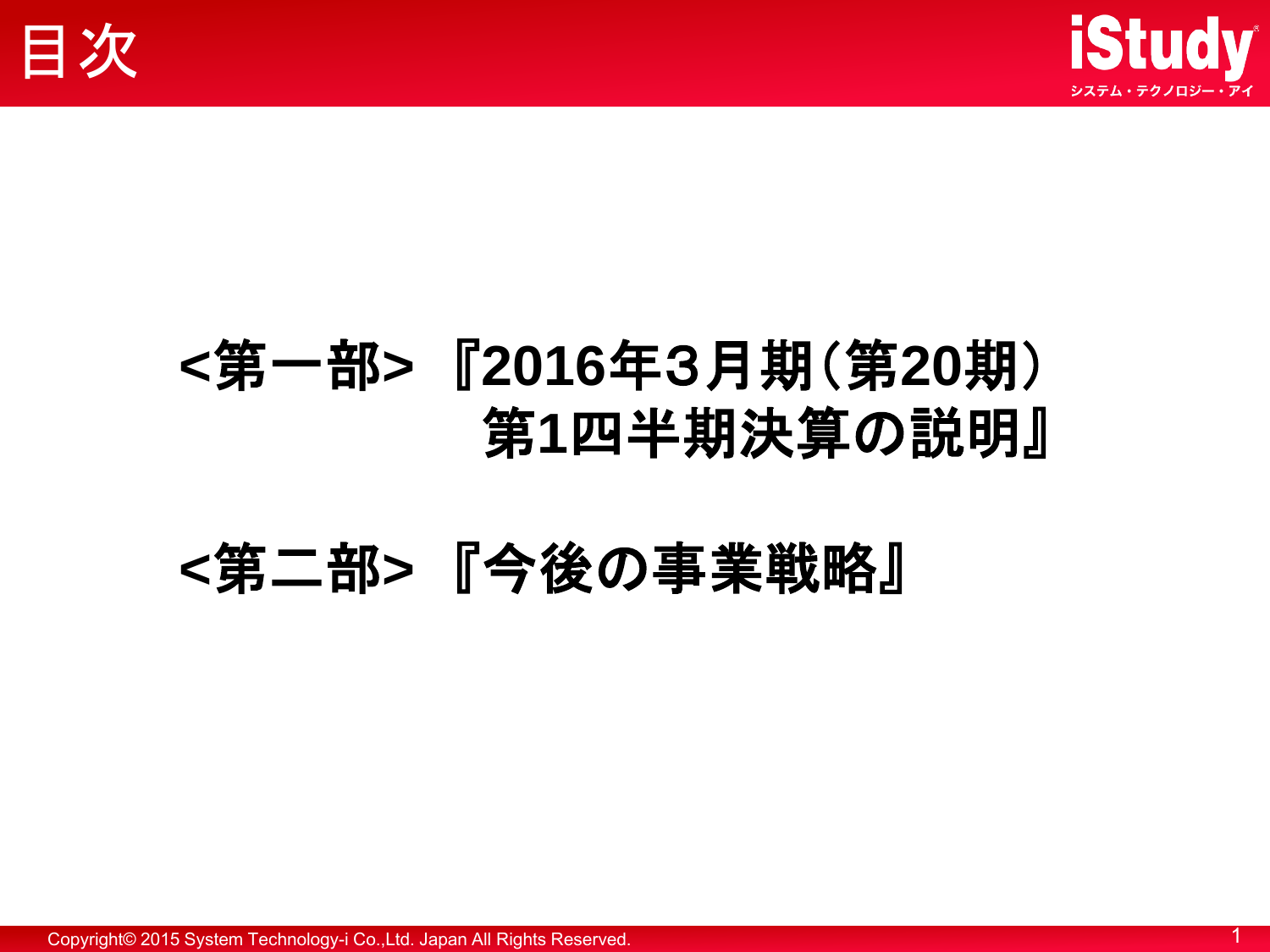



# 『2016年3月期(第20期) 第1四半期決算の説明』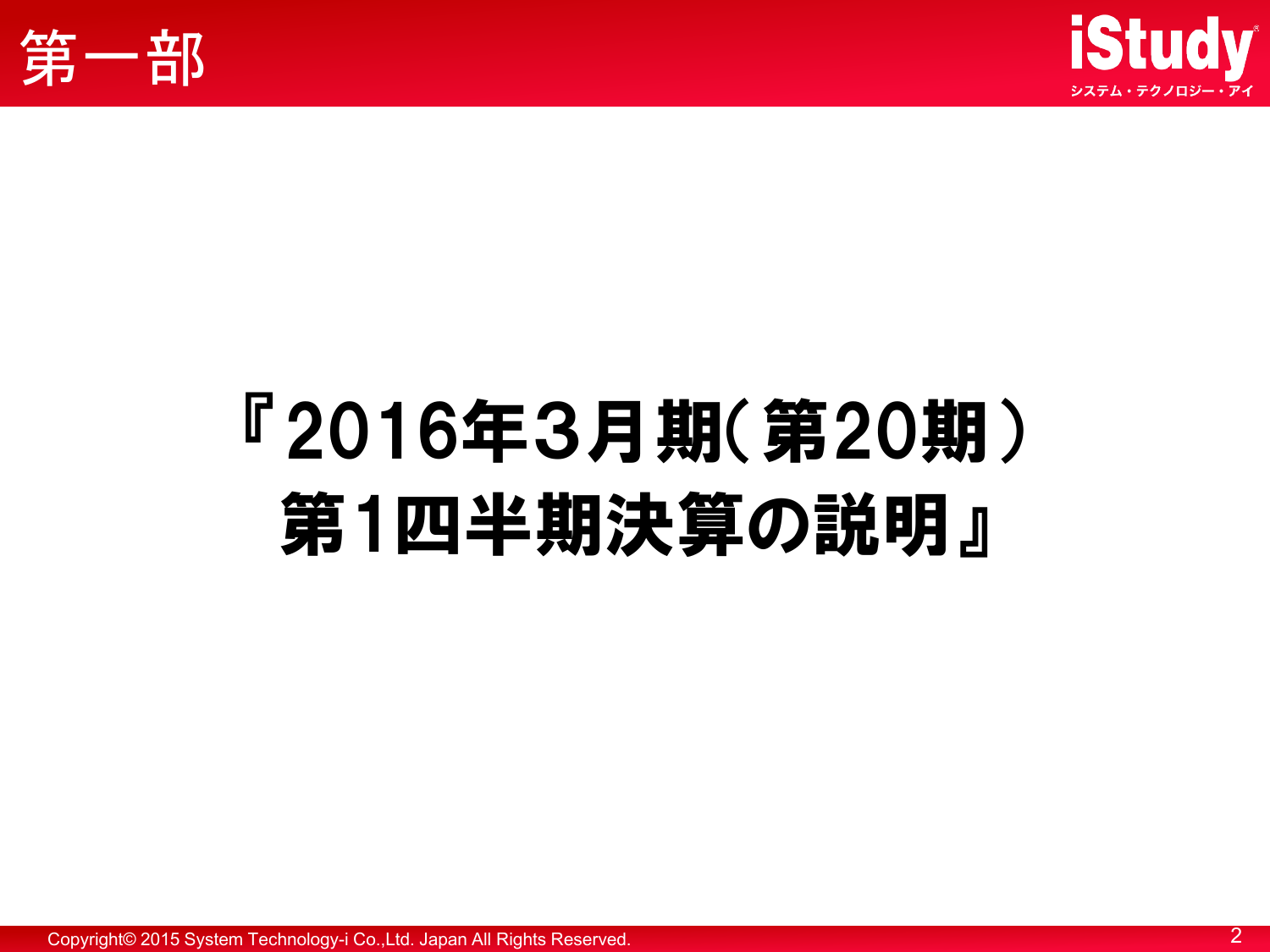

連結対象

システム・テクノロジー・アイ

**SE**プラス **(**完全子会社**)**

**3**事業セグメント

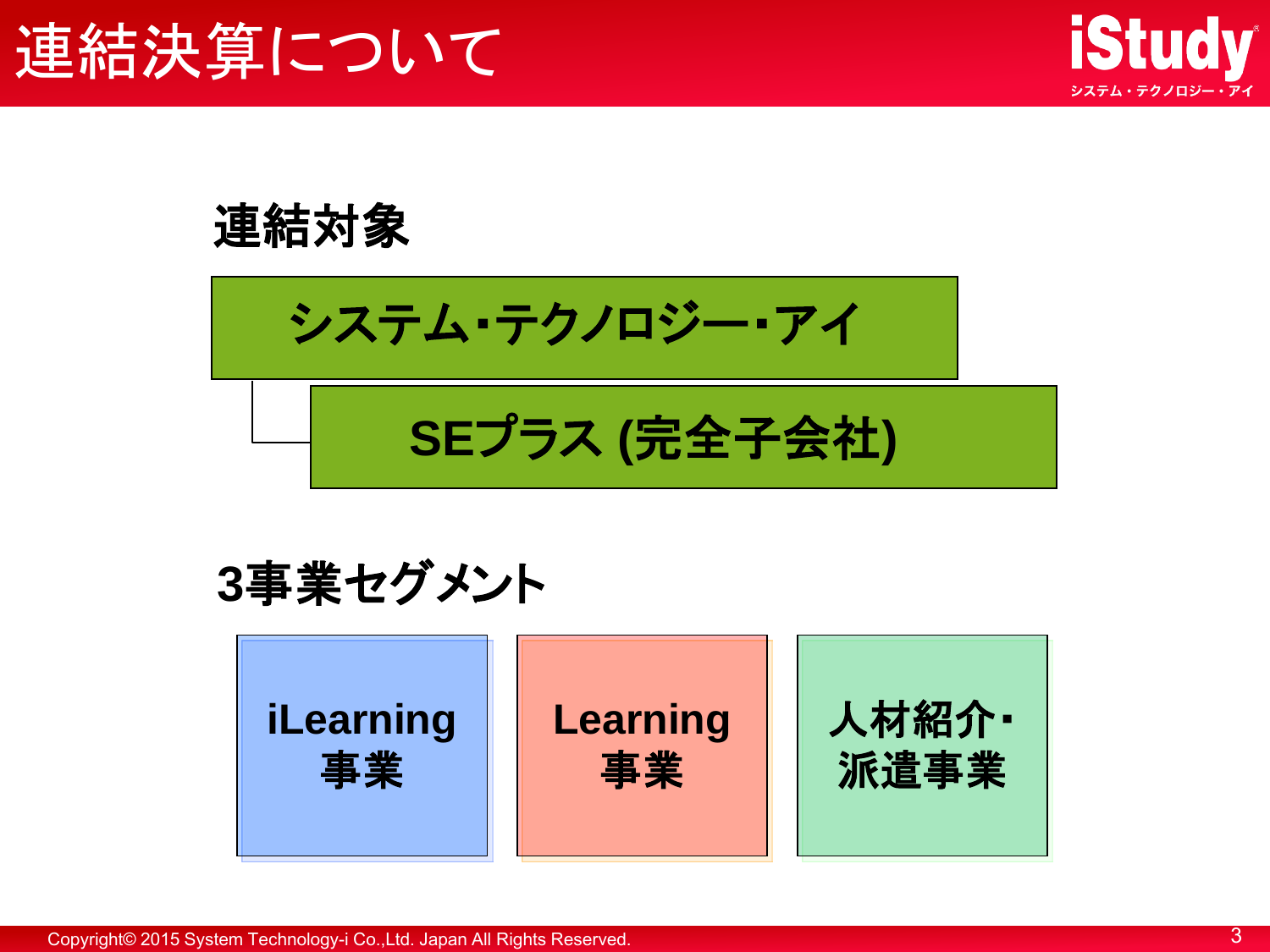#### (単位:百万円)

|                      | 2015年3月期     | 2016年3月期   | 百分比    | 前期比               |
|----------------------|--------------|------------|--------|-------------------|
| 売上高                  | 241          | 230        | 100.0% | $\Delta$ 4.3%     |
| 売上原価                 | 145          | 120        | 52.4%  | $\triangle$ 17.2% |
| 売上総利益                | 95           | <u> 10</u> | 47.6%  | 15.3%             |
| 販管費                  | 101          | 106        | 45.9%  | 4.0%              |
| 営業利益/損失              | へ 6          |            | 1.8%   |                   |
| 経常利益/損失              | $\Delta$ $8$ |            | 0.4%   |                   |
| 親会社株主に帰属す<br>る四半期純損失 |              | 2          | 1.2%   |                   |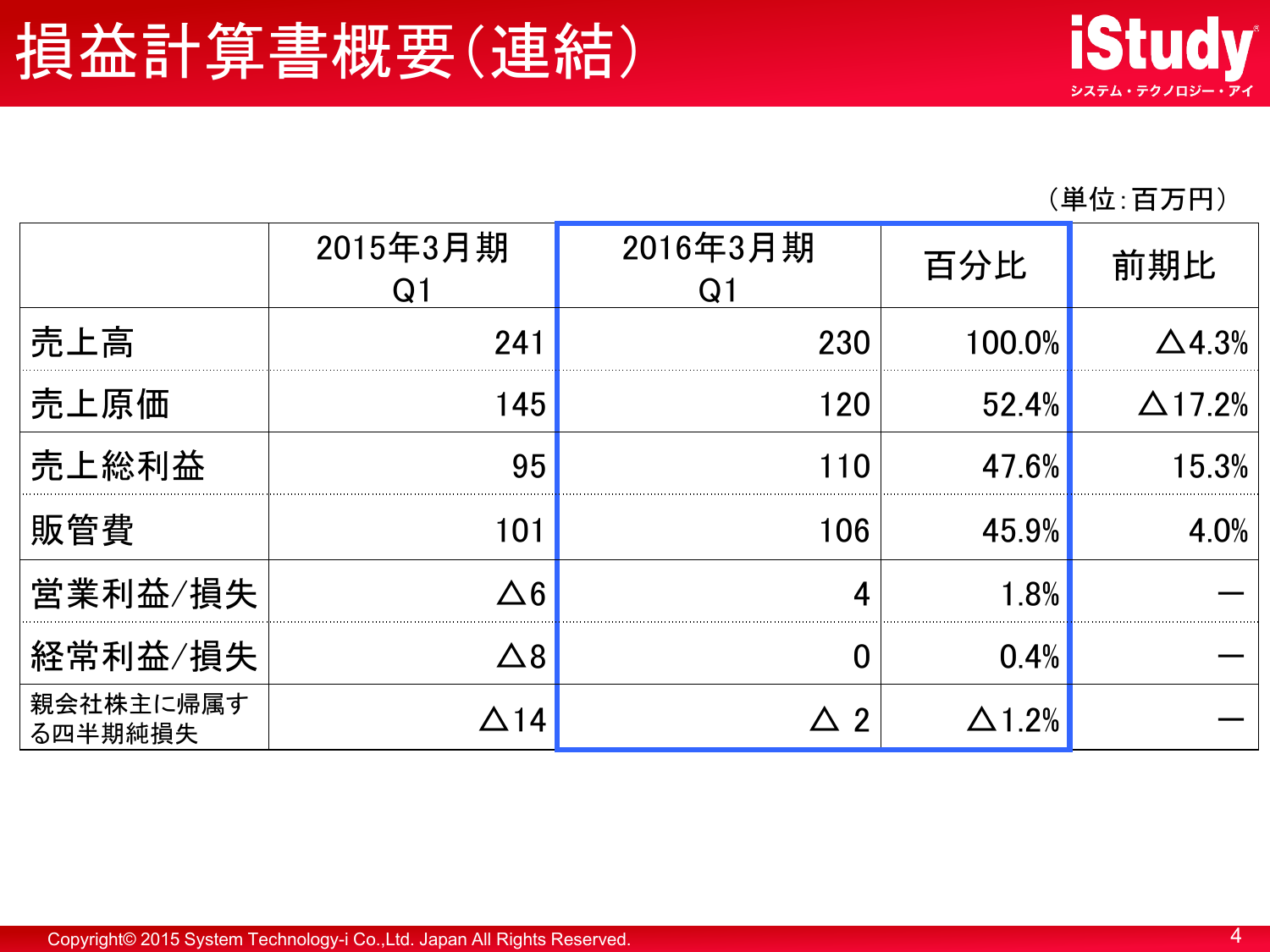### 貸借対照表 キャッシュ・フロー概要(連結)

**iStudy** システム・テクノロジー・アイ

#### (単位:千円)

|        | 2015年3月末 | 2015年6月末 | 増減                 |
|--------|----------|----------|--------------------|
| 流動資産   | 906,981  | 898,458  | 8,523              |
| 有形固定資産 | 16,401   | 14.864   | 1,536              |
| 無形固定資産 | 9.925    | 8.919    | 1,005              |
| 投資等    | 43,889   | 43,550   | $\Delta$ 338       |
| 資産計    | 977,197  | 965,792  | 1,404              |
| 流動負債   | 205,195  | 214,940  | 9,745              |
| 固定負債   | 1,940    | 2,013    | 72                 |
| 純資産    | 770,061  | 748,838  | $\triangle$ 21,222 |
| 負債純資産計 | 977,197  | 965,792  |                    |

|                  | 2015年3月期<br>$Q^{\dagger}$ | 2016年3月期<br>$Q_{\lambda}$ | 増減                 |
|------------------|---------------------------|---------------------------|--------------------|
| 営業活動によるCF        | 10,458                    | 22,184                    | 11,726             |
| 投資活動によるCF        | $\triangle$ 3,662         |                           | 3,662              |
| 財務活動によるCF        | $\triangle$ 8,385         | $\Delta$ 17,850           | 9,465<br>Δ         |
| 現金及び現金同等物に係る換算差額 |                           |                           |                    |
| 現金及び現金同等物の増減額    | $\Delta$ 1,589            | 4,333                     | $\triangle$ 5,922  |
| 現金及び現金同等物の期首残高   | 435,793                   | 399,794                   | $\Delta$ 35,999    |
| 現金及び現金同等物の期末残高   | 434,204                   | 404,128                   | $\triangle$ 30,075 |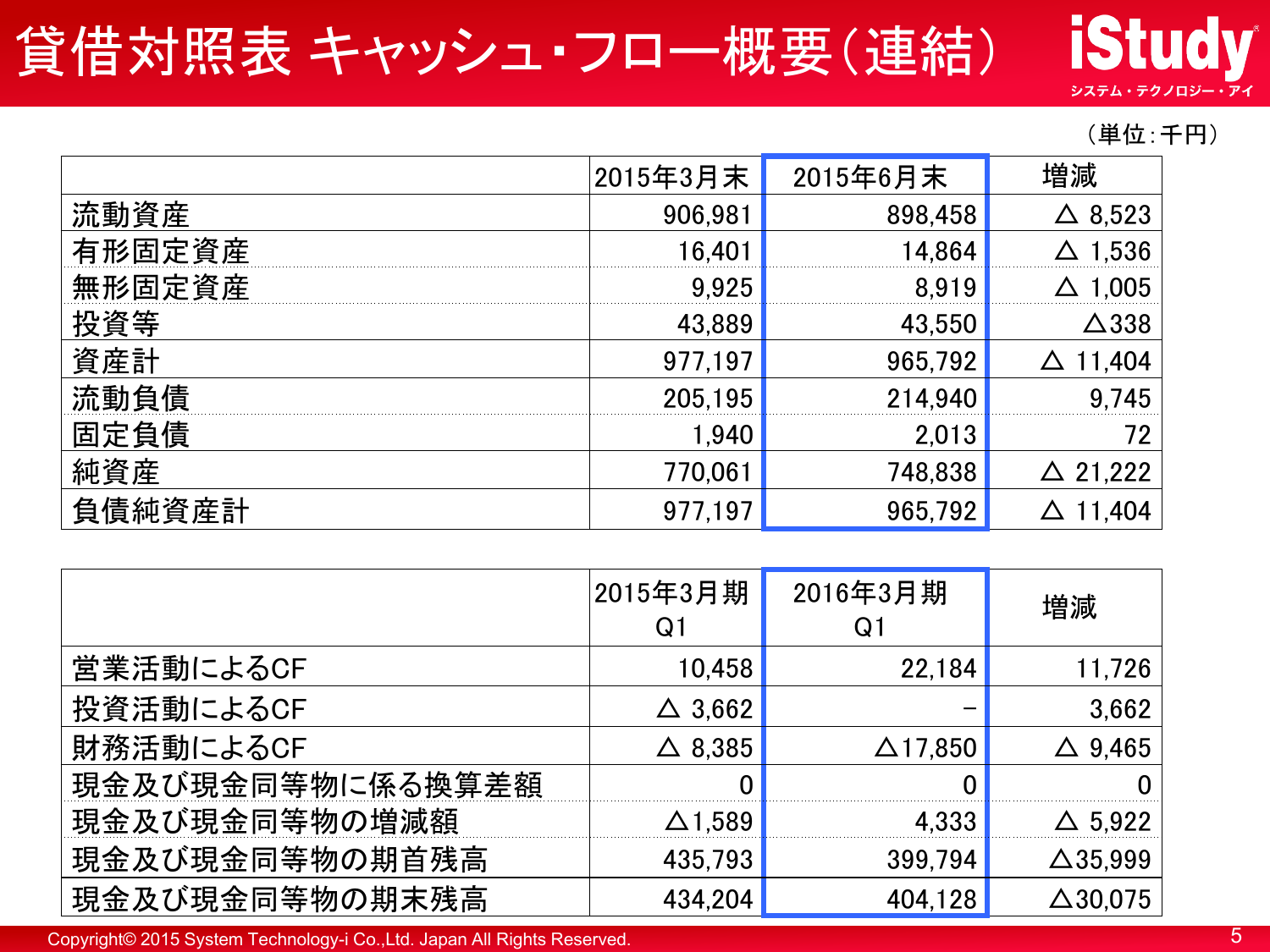



#### セグメント別売上高(千円) セグメント別売上高構成比

|             | 当期      | 前期      | 増減率                   |          |       |
|-------------|---------|---------|-----------------------|----------|-------|
| iLearning事業 | 92,2871 | 92,100  | 0.2%                  | $-40.0%$ | 38.2% |
|             |         |         |                       |          |       |
| Learning事業  | 84,997  | 91,758  | $\blacktriangle$ 7.4% |          |       |
|             |         |         |                       | 36.8%    | 38.0% |
| 人材·紹介派遣事業   | 53,690  | 57,516  | $\triangle 6.7\%$     |          |       |
|             |         |         |                       | 23.2%    | 23.8% |
|             |         |         |                       |          |       |
| 合計          | 230,976 | 241,376 | ▲4.3%                 | 当期       | 前期    |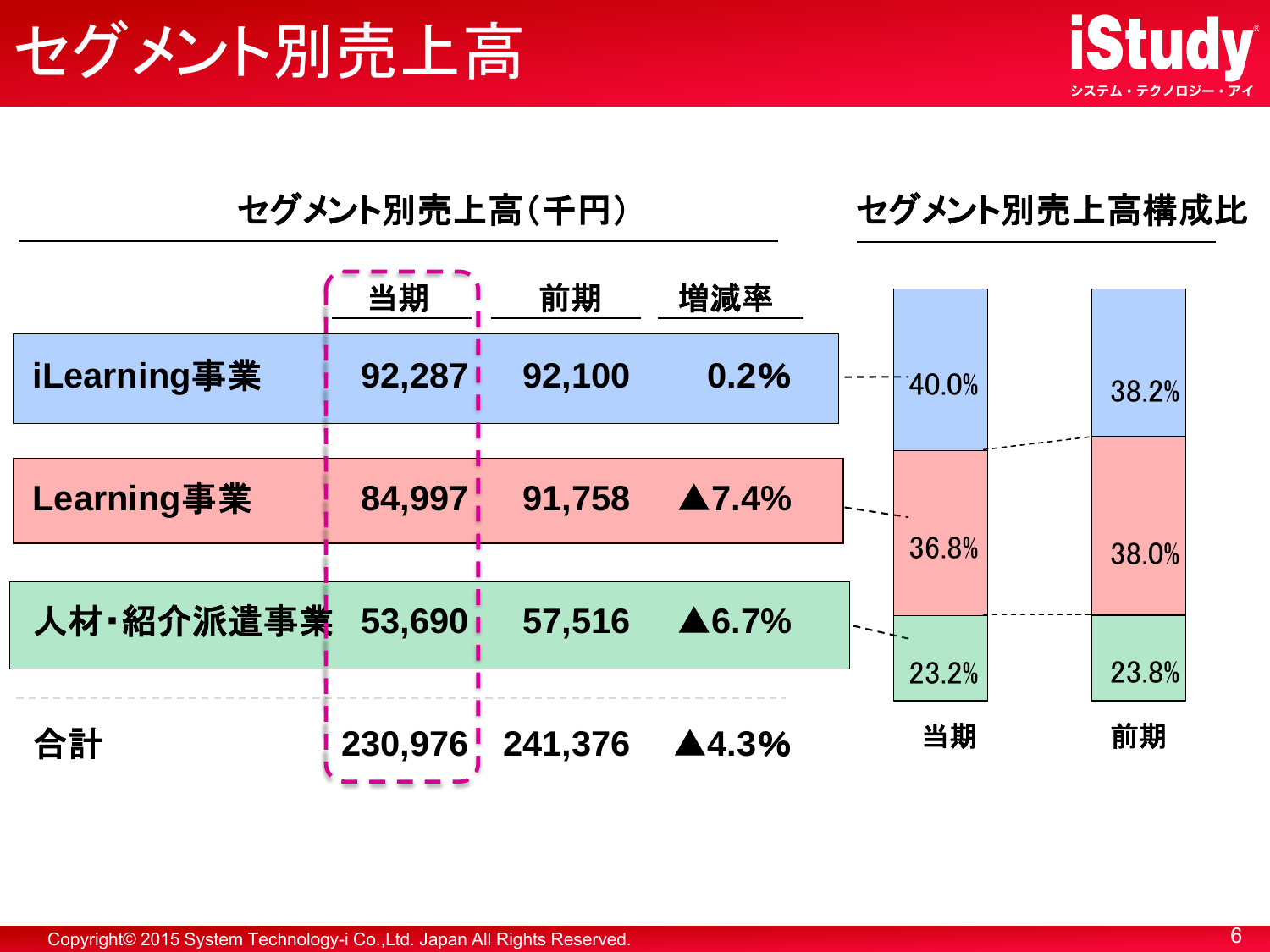## セグメント別 Topics



#### iLearning事業

- 対前期比 :0.2%
- 導入実績
	- iStudy Enterprise Server : 販売数132社(サーバー) + 1 <sup>注1</sup>
	-
	- iStudy Cloud : 累計409社 + 3 <sup>注1</sup>

#### 主要因

- 
- 

### - iES関連売上 :69百万円→73百万円( +4.6%)

- iStudy関連 :14百万円→13百万円( △4.2%)

#### Learning事業

対前期比 :△7.4%

- 
- LS : 11百万円→9百万円( △18.5%)  $Oracle$  : 17百万円→11百万円 ( △36.2%)

#### 人材紹介・派遣事業

対前期比 :△6.7% 医療系人材紹介が伸びるも業務請負が減少

#### 注1 2015年3月末からの増加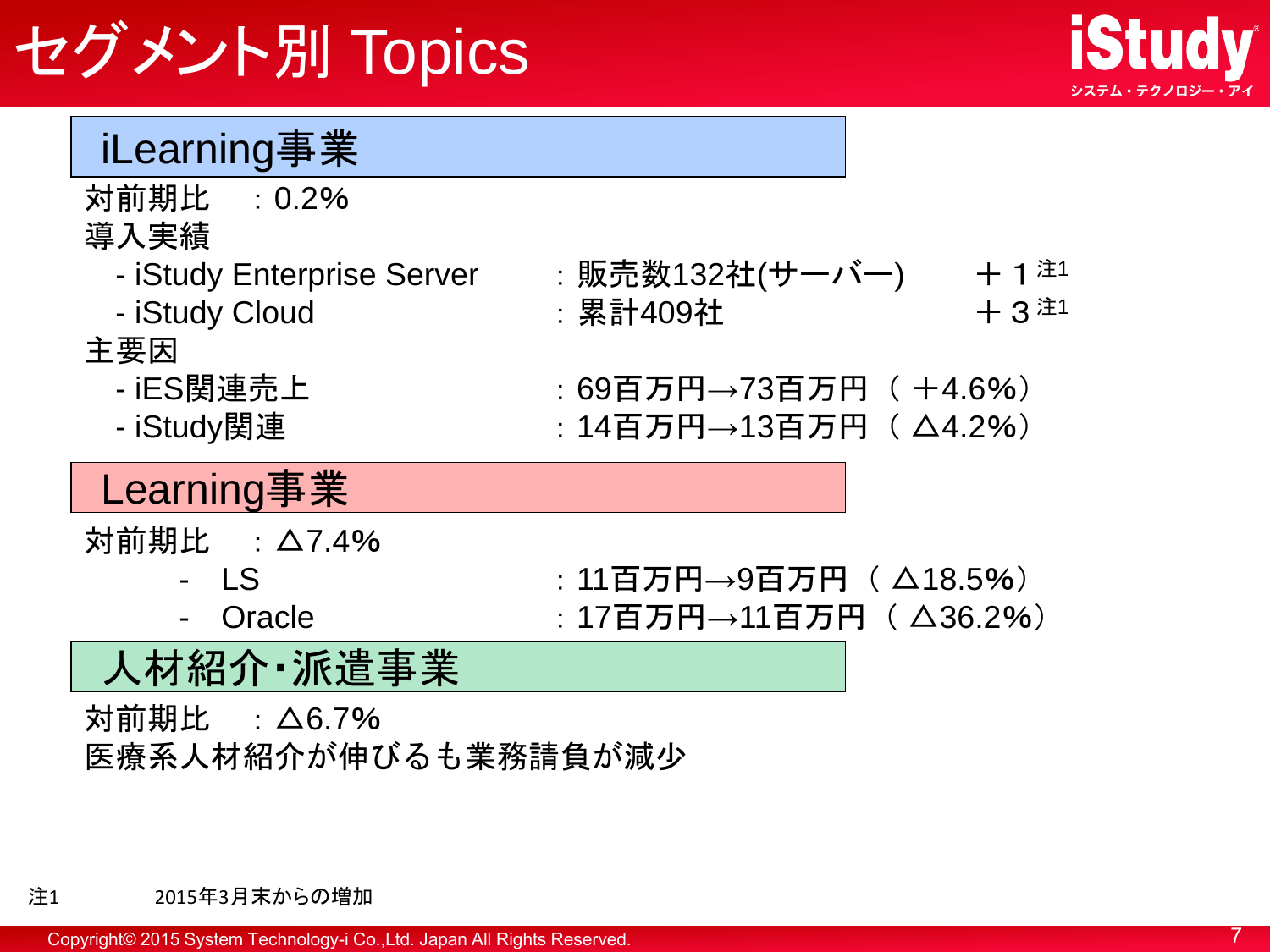(単位:百万円)

|                      | 2015年3月期<br>Q <sub>1</sub> | 百分比            | 2016年3月期<br>Q1 | 百分比           | 対前期比           |
|----------------------|----------------------------|----------------|----------------|---------------|----------------|
| 売上高                  | 121                        | 100.0%         | 112            | 100.0%        | $\Delta 6.8%$  |
| 売上原価                 | 80                         | 66.7%          | 62             | 55.5%         | $\Delta$ 22.5% |
| 売上総利益                | 40                         | 33.3%          | 50             | 44.5%         | 24.8%          |
| 販管費                  | 61                         | 50.5%          | 57             | 50.6%         | $\Delta 6.5%$  |
| 営業損失                 | $\triangle 20$             | $\Delta$ 17.3% | $\Delta$ 6     | $\Delta$ 6.1% |                |
| 経常損失                 | $\triangle$ 23             | $\Delta$ 19.3% | 10<br>$\Delta$ | $\Delta$ 9.0% |                |
| 親会社株主に帰属す<br>る四半期純損失 | $\triangle$ 23             | $\Delta$ 10.4% | $\Delta$ 10    | $\Delta$ 9.1% |                |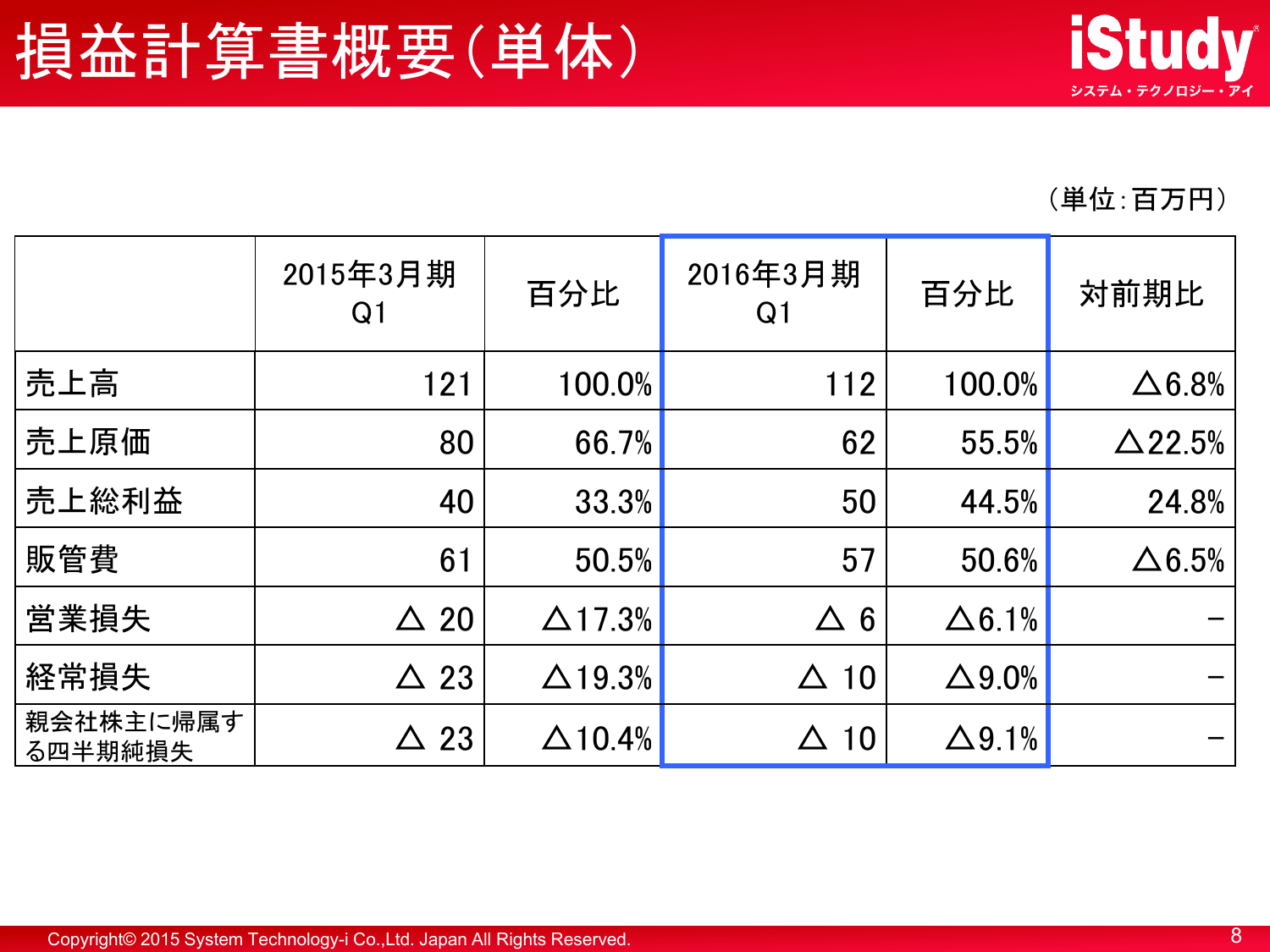



売上高/営業利益 (千円)

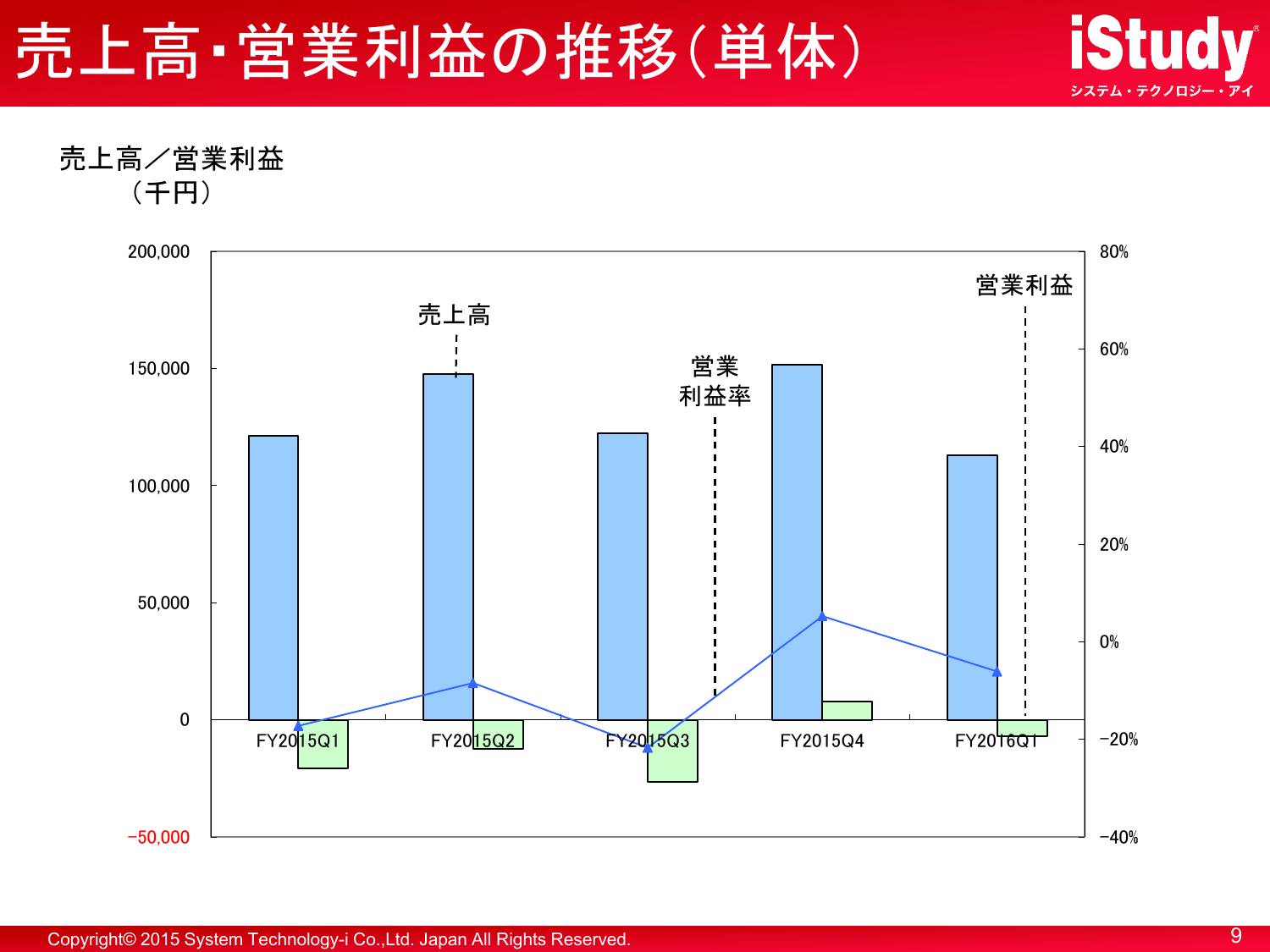(単位:千円)

|        | 2015年3月末 | 構成比       | 2015年6月末 | 構成比    | 増減              |
|--------|----------|-----------|----------|--------|-----------------|
| 流動資産   | 714,611  | 87.8%     | 709,373  | 88.0%  | $\Delta$ 5,237  |
| 有形固定資産 | 15,221   | 1.9%      | 13,752   | 1.7%   | $\Delta$ 1,468  |
| 無形固定資産 | 7.063    | 0.8%      | 6.186    | 0.8%   | $\triangle$ 877 |
| 投資等    | 77,273   | 9.5%      | 76,861   | 9.5%   | $\Delta$ 411    |
| 資産計    | 814,169  | 100.0%    | 806,173  | 100.0% | $\Delta$ 7,995  |
| 流動負債   | 150,865  | 18.5%     | 171,746  | 21.3%  | 20,879          |
| 固定負債   | 273      | 0.1%      | 68       | 0.0%   | $\triangle$ 204 |
| 純資産    | 663,030  | 81.4%     | 634,360  | 78.7%  | $\Delta$ 28,670 |
| 負債純資産計 | 814,169  | $100.0\%$ | 806,173  | 100.0% | $\Delta$ 7,995  |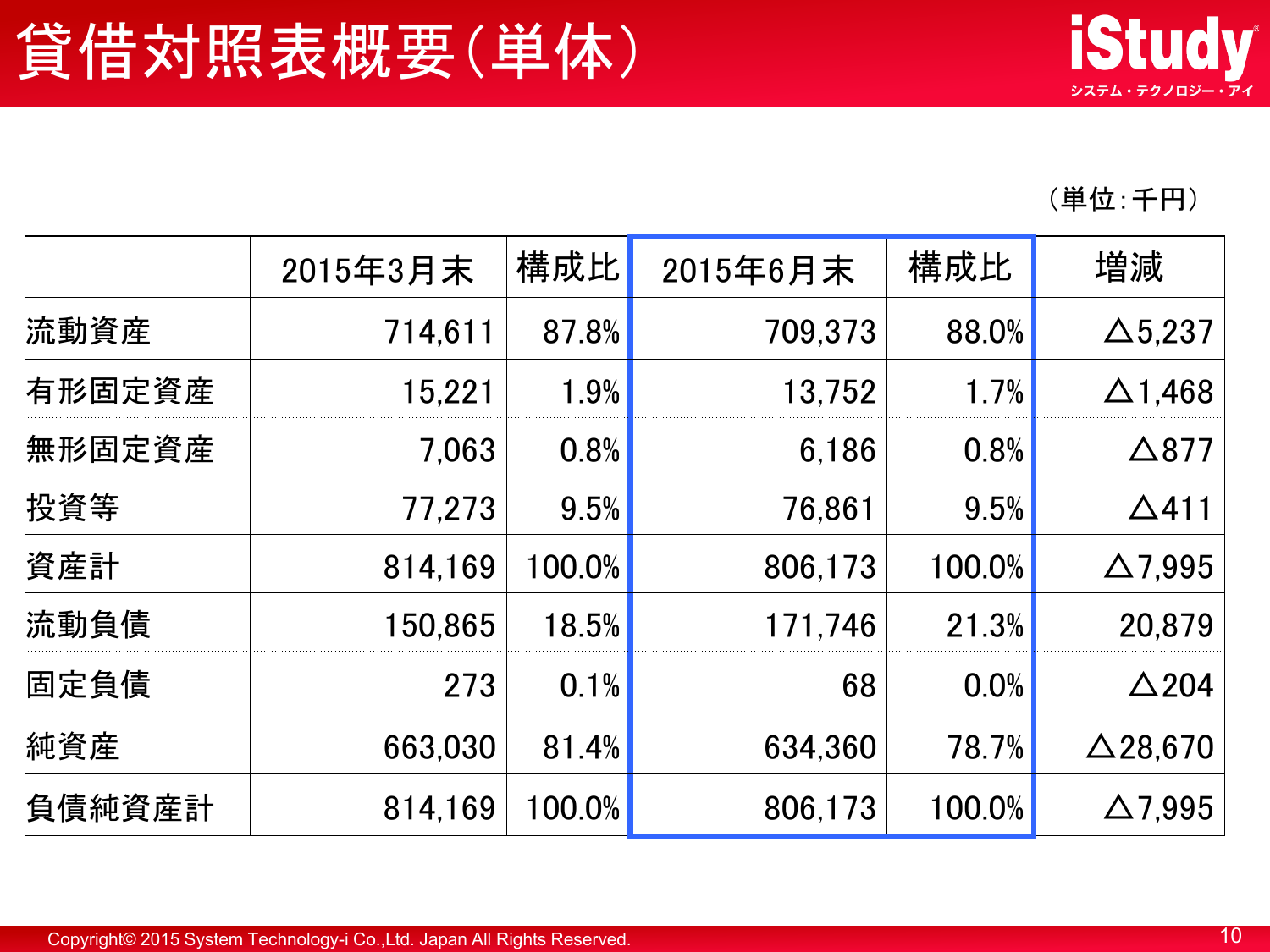## セグメント別損益の概況(単体)



(単位:千円)

|                 | 事業分野  | 2015年3月期<br>$(14/4 - 14/6)$ | 百分比            | 2016年3月期<br>$(15/4 - 15/6)$ | 百分比           | 前期比              |
|-----------------|-------|-----------------------------|----------------|-----------------------------|---------------|------------------|
|                 | 売上高   | 84,398                      | 100.0%         | 87,000                      | 100.0%        | 3.1%             |
|                 | 売上原価  | 50,082                      | 59.3%          | 42,223                      | 48.5%         | $\Delta$ 157%    |
| iLearning<br>事業 | 売上総利益 | 34,316                      | 40.7%          | 44,777                      | 51.5%         | 30.5%            |
|                 | 販管費   | 54.805                      | 64.9%          | 49,662                      | 57.1%         | $\Delta$ 9.4%    |
|                 | 営業損失  | $\triangle$ 20,489          | $\Delta$ 24.3% | $\Delta$ 4,885              | $\Delta$ 5.6% |                  |
|                 | 売上高   | 36,718                      | 100.0%         | 25,915                      | 100.0%        | $\Delta$ 29.4%   |
|                 | 売上原価  | 30,755                      | 83.8%          | 20,427                      | 78.8%         | $\Delta$ 33.6%   |
| Learning<br>事業  | 売上総利益 | 5,962                       | 16.2%          | 5,488                       | 21.2%         | $\triangle$ 8.0% |
|                 | 販管費   | 6,378                       | 17.4%          | 7.513                       | 29.0%         | 17.8%            |
|                 | 営業損失  | $\Delta$ 415                | $\Delta$ 1.1%  | $\Delta$ 2,025              | $\Delta$ 7.8% |                  |
|                 | 売上高   | 121,116                     | 100.0%         | 112,916                     | 100.0%        | $\Delta 6.3%$    |
|                 | 売上原価  | 80,837                      | 66.7%          | 62,650                      | 55.5%         | $\Delta$ 22.5%   |
| 全社              | 売上総利益 | 40,279                      | 33.3%          | 50,265                      | 44.5%         | 24.8%            |
|                 | 販管費   | 61,184                      | 50.5%          | 57,176                      | 50.6%         | $\Delta 6.5%$    |
|                 | 営業損失  | $\Delta$ 20,905             | $\Delta$ 17.3% | $\Delta$ 6,910              | $\Delta$ 6.1% |                  |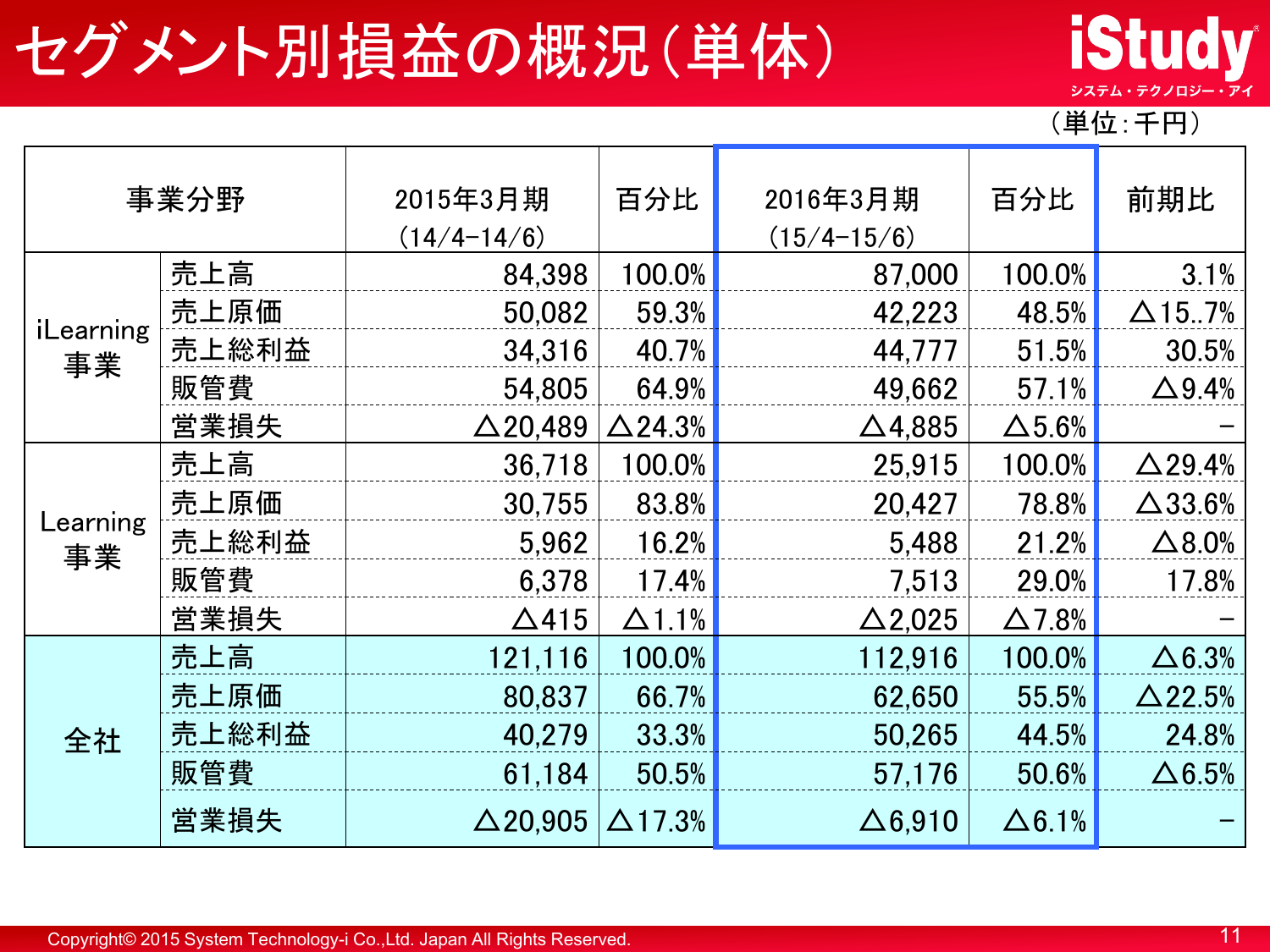#### **iStudy** iLearning事業売上内訳~製品·商品~ システム・テクノロジー・アイ



売上

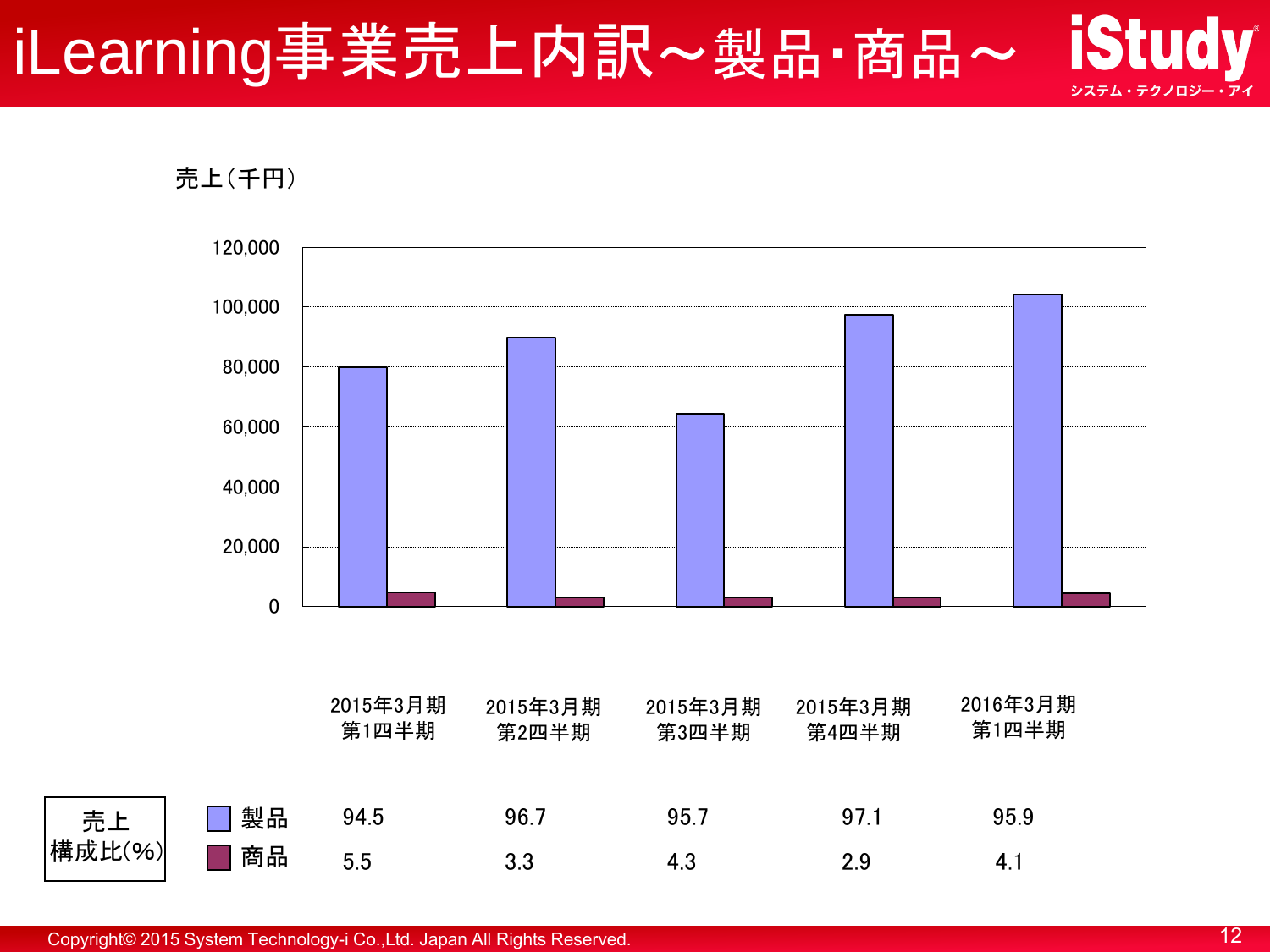## iStudyのライセンス/利用者の実績



**iStudy** 

システム・テクノロジー・アイ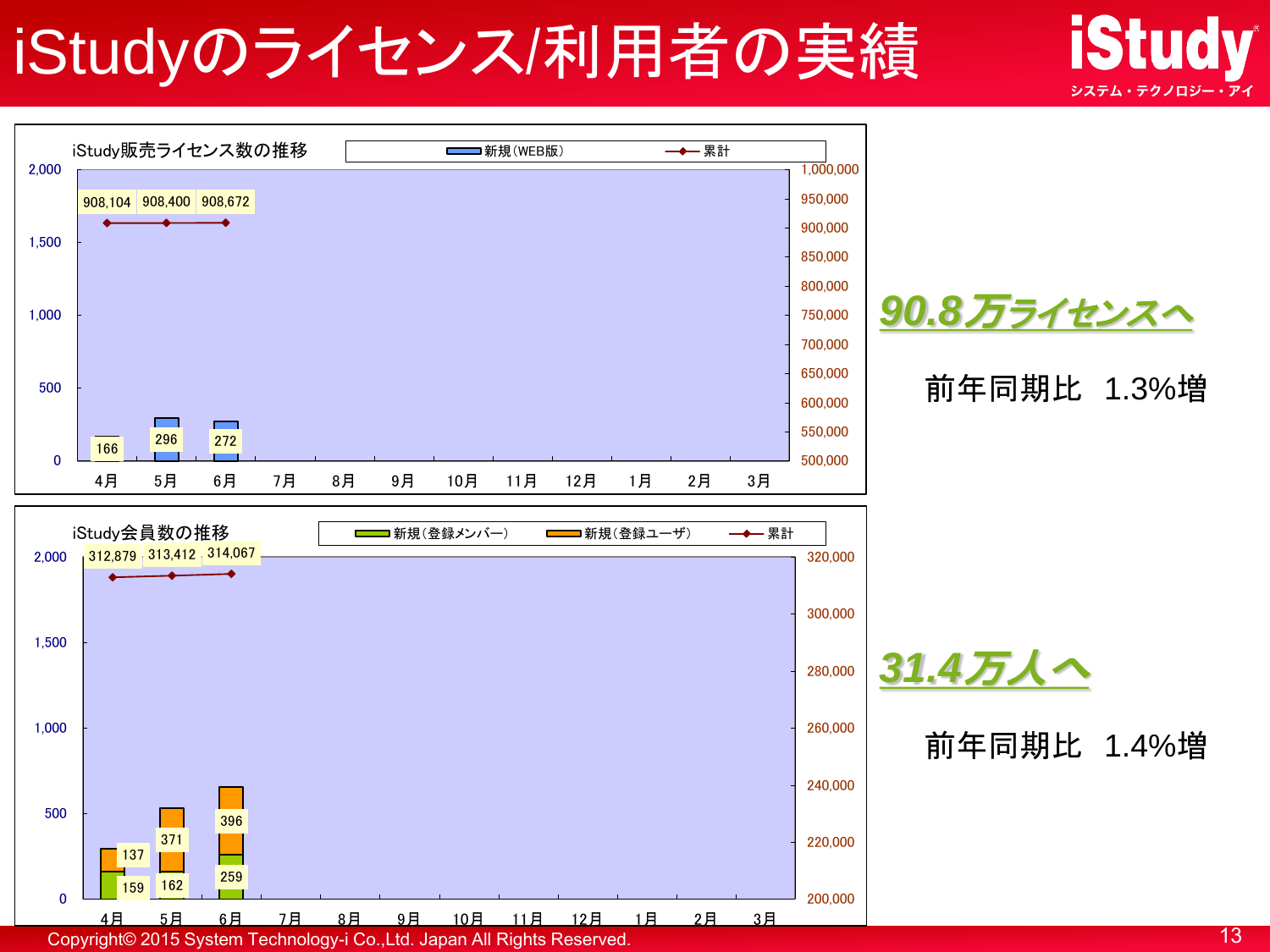



iStudy シリーズ売上高推移

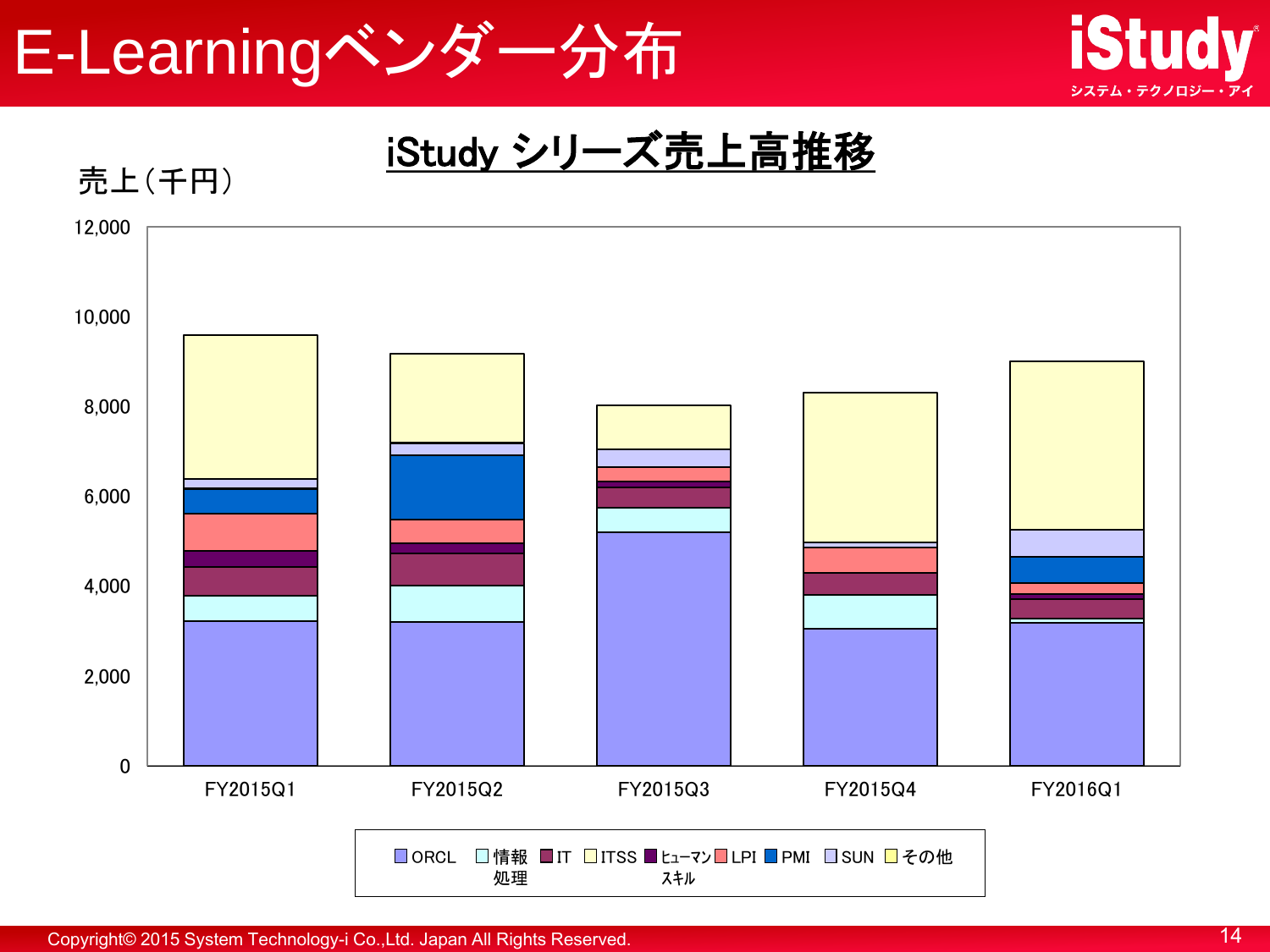



#### 企業との継続的な(ストック)ビジネス拡大を目指す

\* 旧「iStudy OnDemand」

注 FY2015 2Qよりストックビジネスの集計対象を変更しています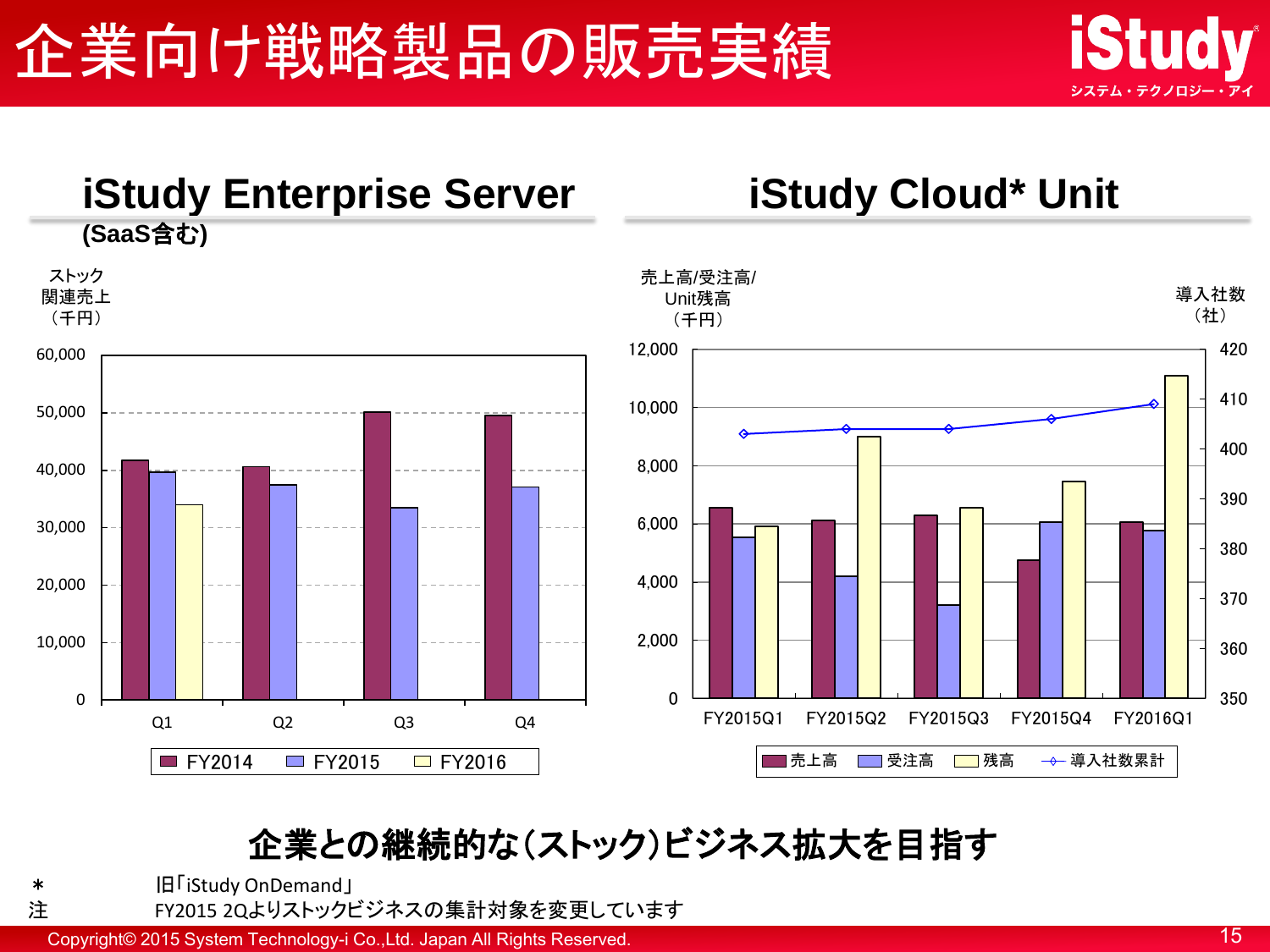## 2015年6月末現在の受注残高

|                                         | 2015年6月末受注残高<br>(千円) |
|-----------------------------------------|----------------------|
| iES運用サービス                               | 23,437               |
| iES保守                                   | 34,495               |
| <b>iStudy OnDemand Platform Service</b> | 8,222                |
| <b>Cloud EE</b>                         | 40,931               |
| iStudy Cloud Unit残                      | 11,087               |
|                                         | 82,472               |

Copyright© 2015 System Technology-i Co.,Ltd. Japan All Rights Reserved. 16

**iStudy** 

システム・テクノロジー・アイ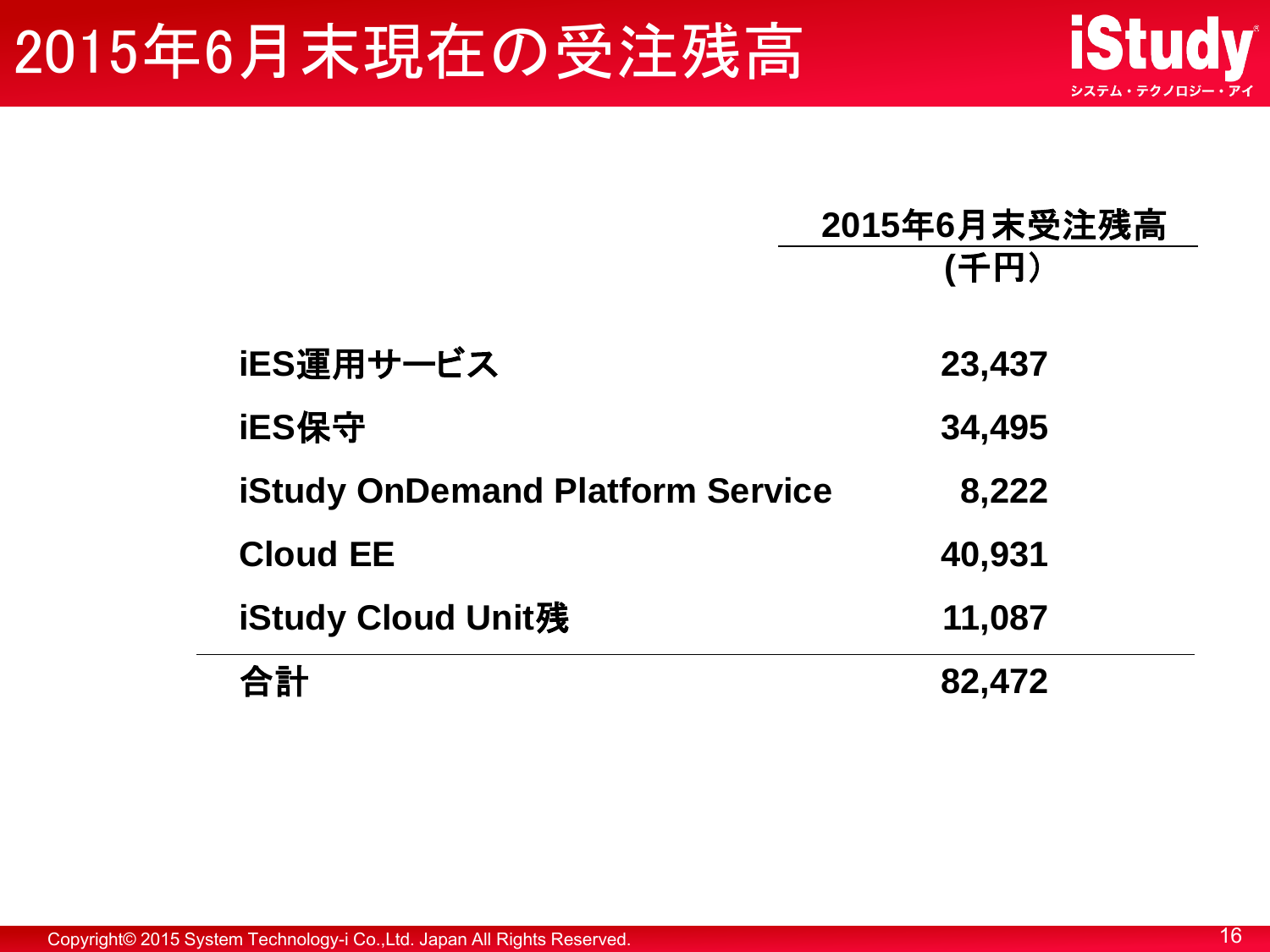## Learning事業売上内訳



#### 四半期別推移

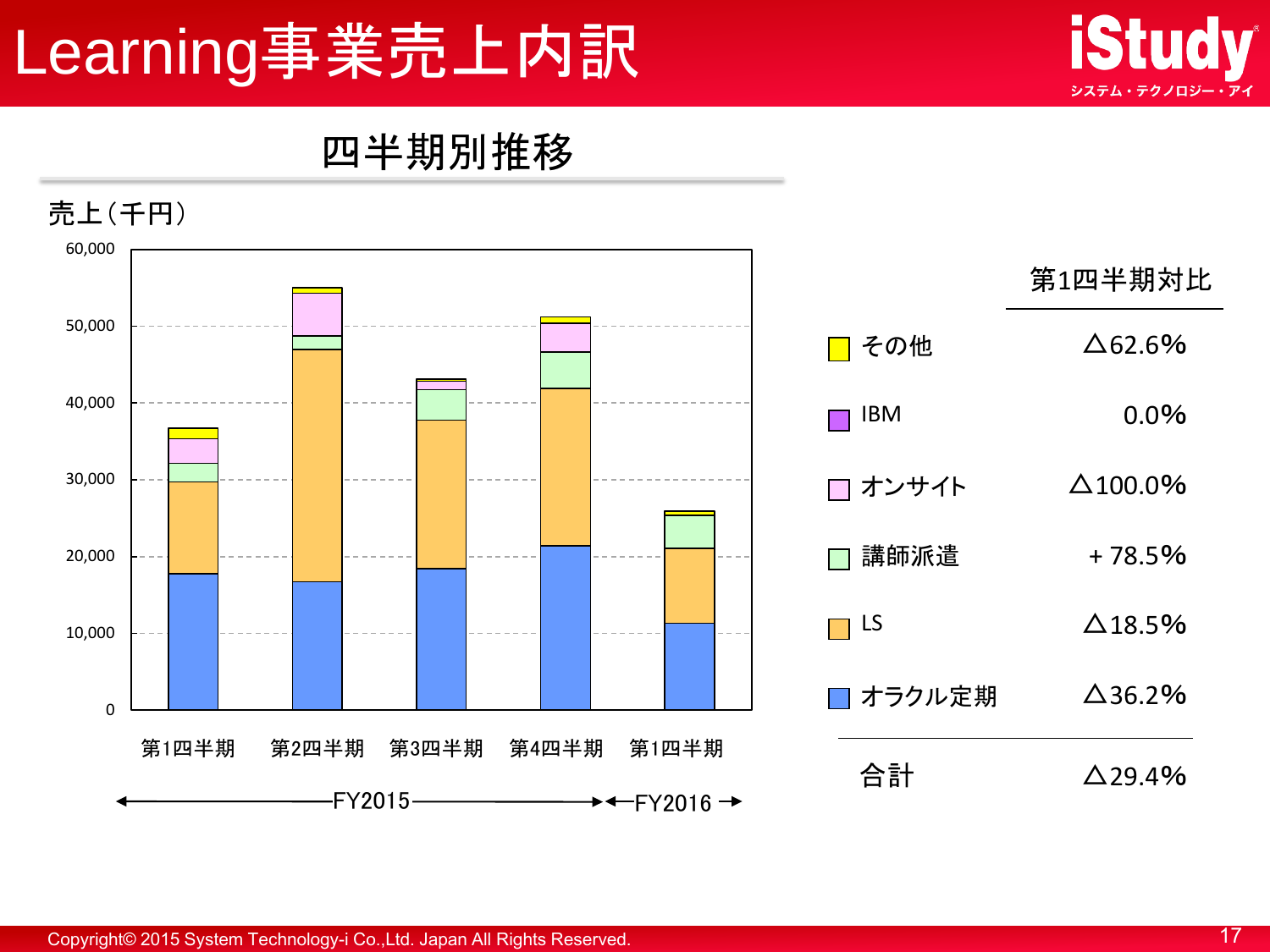





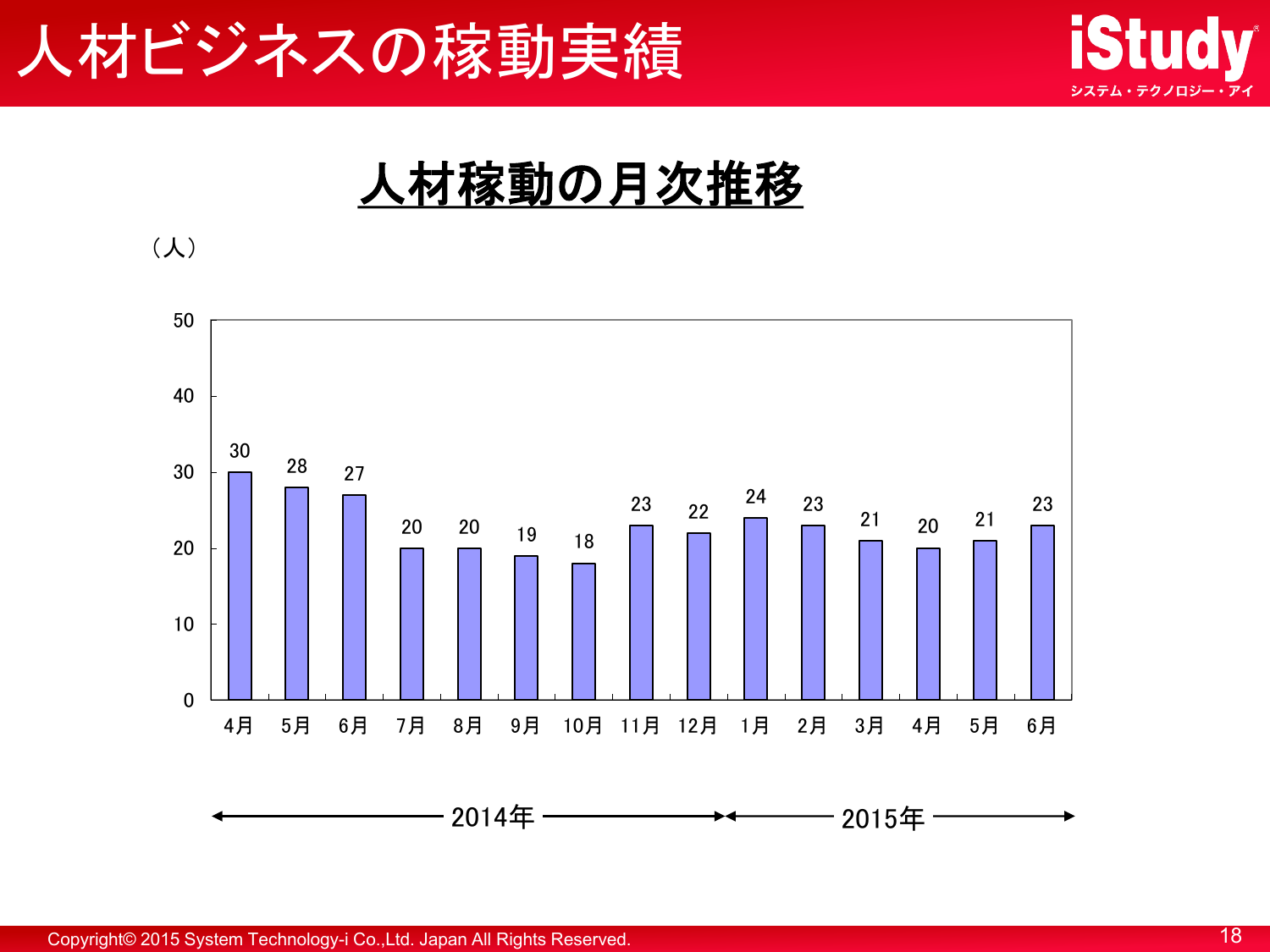



# 『今後の事業戦略』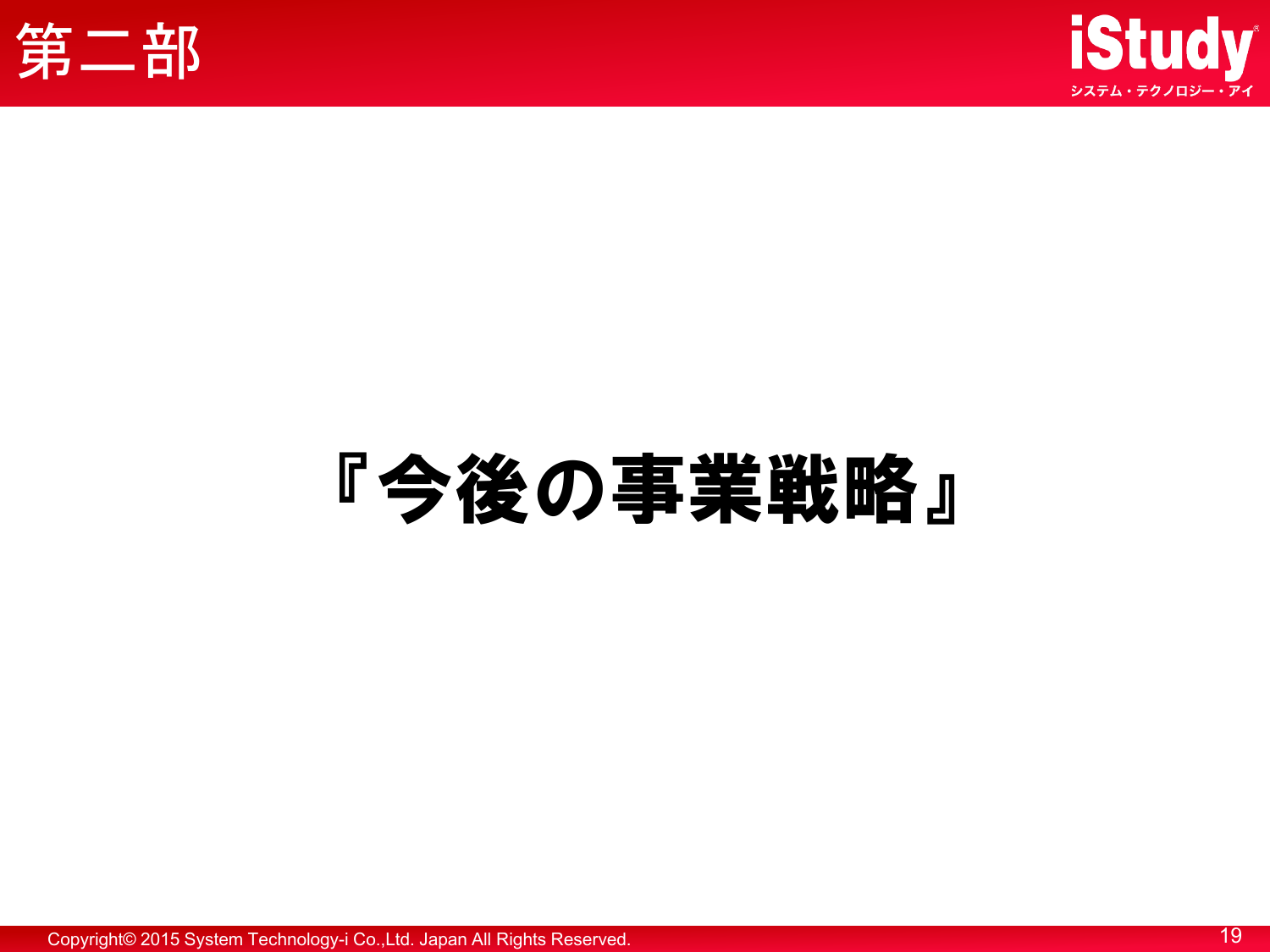## クラウドラーニング 戦略





クラウドラーニング®により人材育成のROIの実現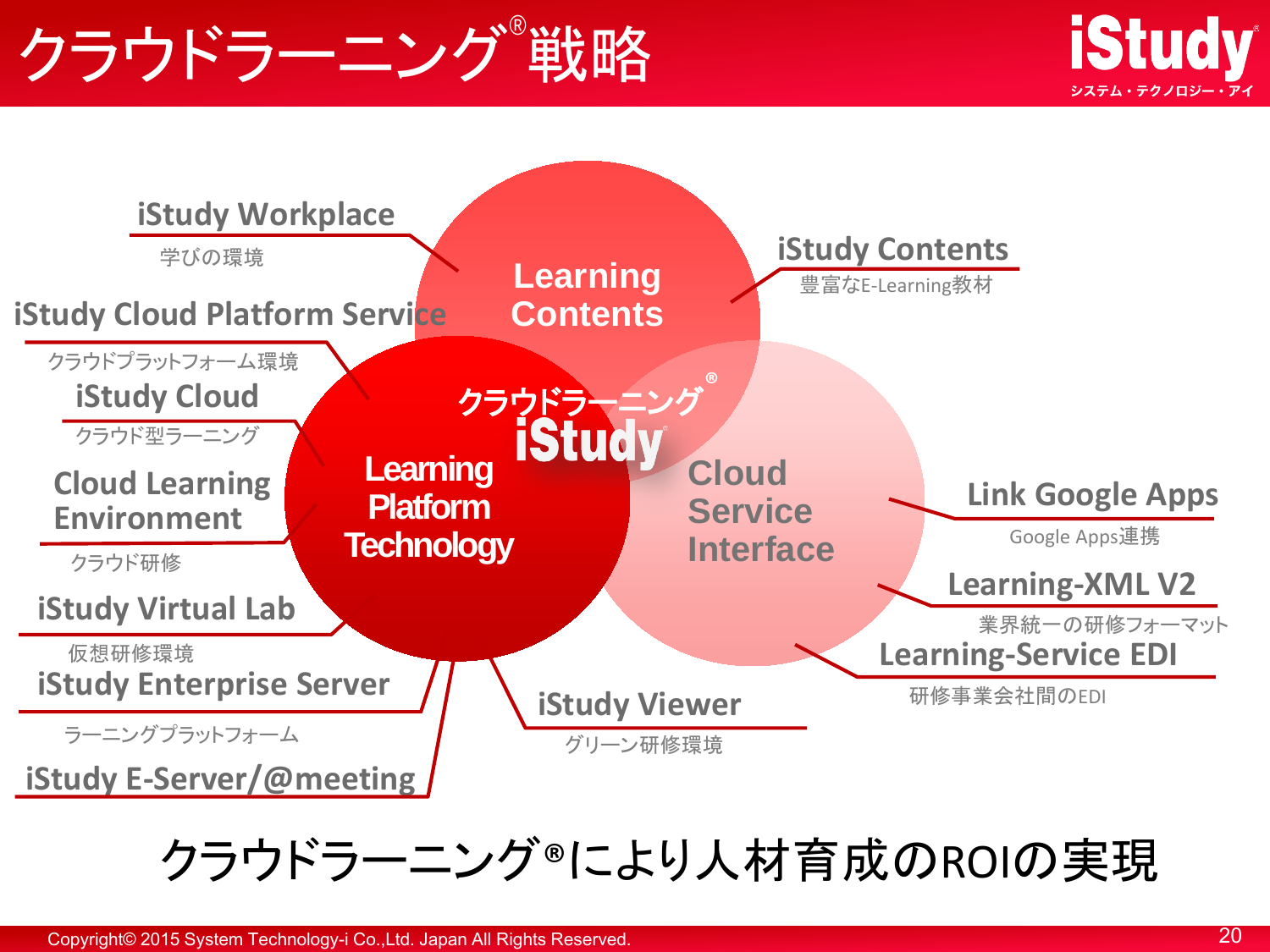## FY2016の主な施策



■ペーパレスソリューションのさらなる成長  **+**小規模からより大規模への対応  **+**国内のパートナーチャネルの拡大 **+**新製品 **iStudy Solstice**を新しく投入 ■クラウドを中核としたエンタープライズビジネスのさらなる成長 **+**金融**/**ヘルスケア**/**流通・サービス 重点業種の横展開  **+**スマートデバイスの積極対応  **+**汎用コンテンツの拡充 ■エンタープライズサポート満足度の向上へ **+**製品**/**サービス**/**サポートサービスの拡充 ■グローバルビジネスのチャレンジ **+**ペーパレスソリューションの販売開始**(**シンガポール**/**マレーシア**) +LMS**への展開に向けて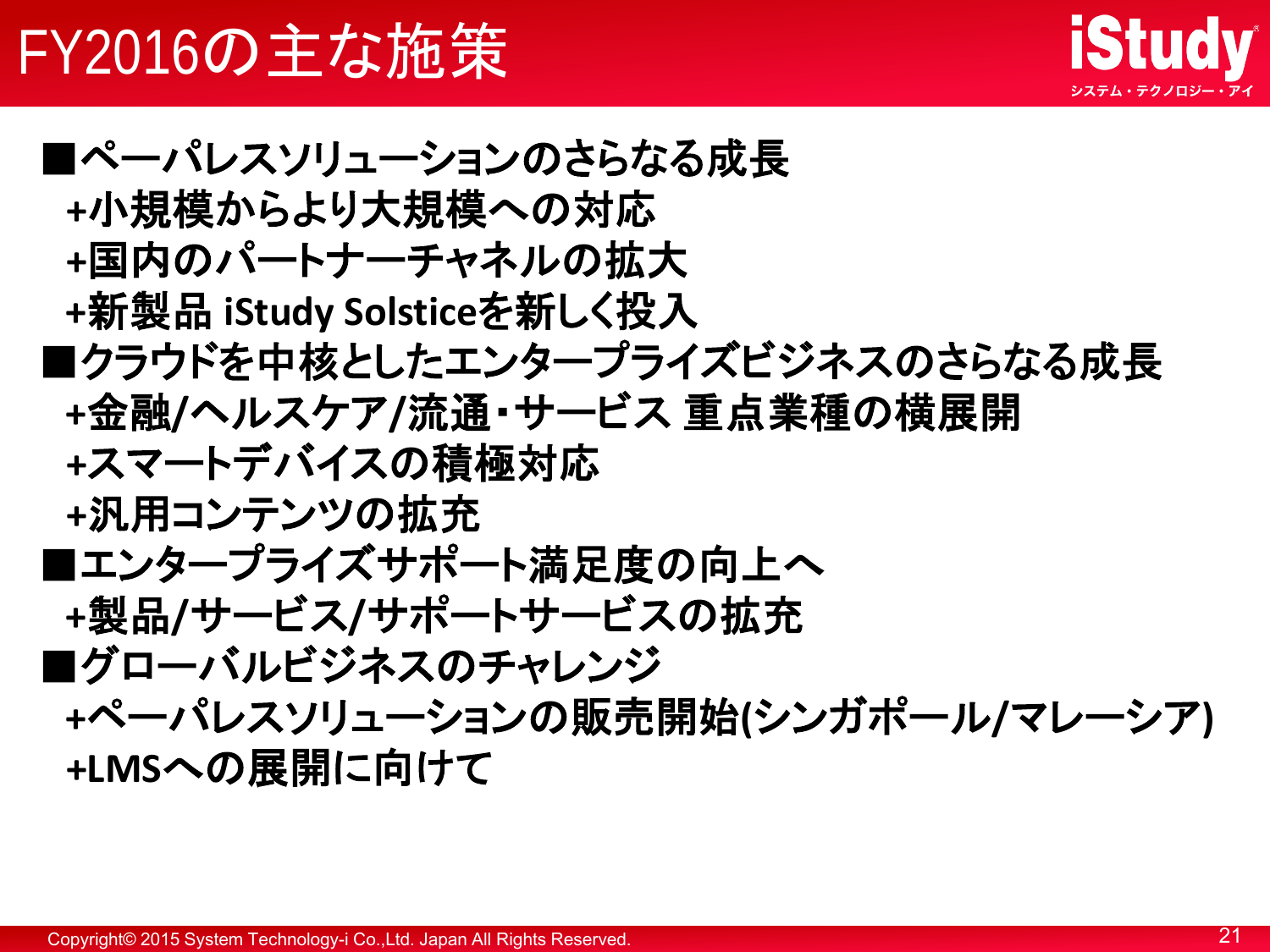## iStudy Solstice



#### ビジュアル・コラボレーションとして9月より発売

法人および学校・教育機関向けの製品ラインナップ

会議室のサポートツール アクティブラーニングの支援ツール

価格:オープンプライス

エントリーモデル 会議室向け

Active Learningラボ 小規模向け



同時に3台のモニターに出力 大会議室/研修教室向け



**iStudy** 

Active Learningラボ/ 大教室/講堂向け

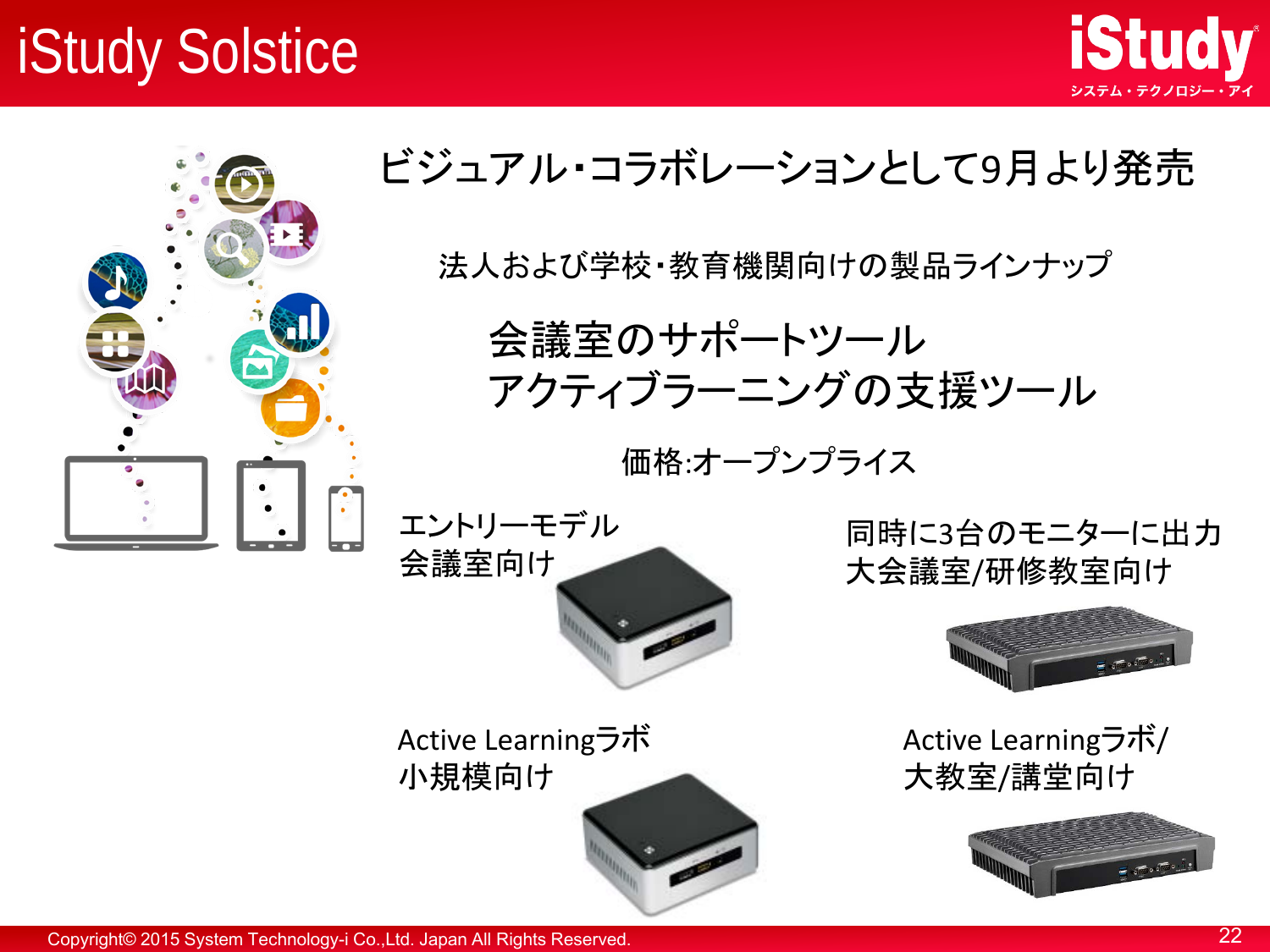## 2016年3月期 通期業績予想



単位:百万円

|    | 売上高   | 営業利益 | 経常利益 | 親会社株主に帰<br>属する当期<br>純利益 |
|----|-------|------|------|-------------------------|
| 連結 | 1,142 | 43   | 37   | 28                      |
|    | 18.6% |      |      |                         |
| 個別 | 620   | 22   | 1 7  | -6                      |
|    | 14.4% |      |      |                         |

※ 上段:予想値 下段:対前期比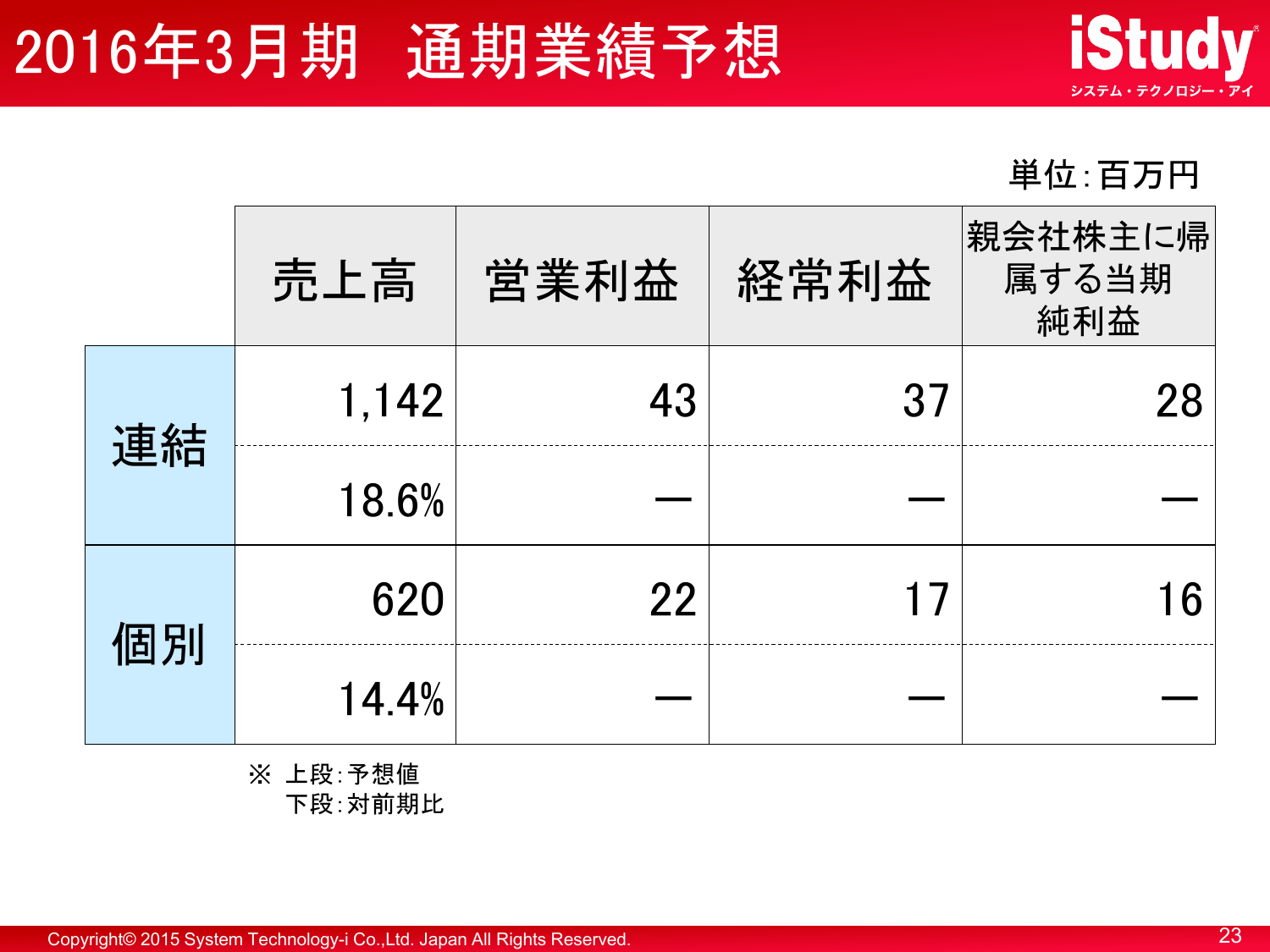



**http://www.iStudy.ne.jp**